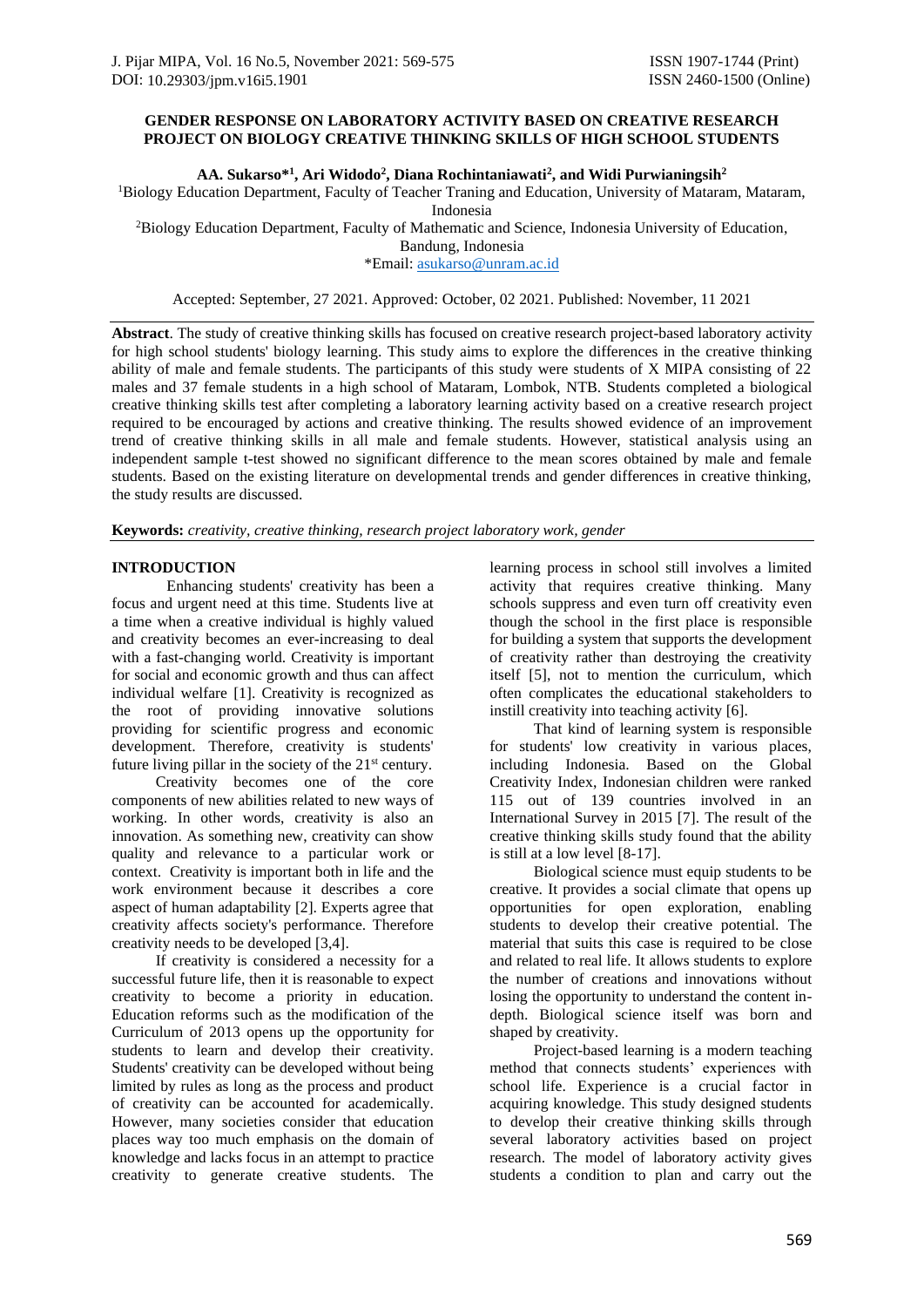research in the form of project activity. Students are given autonomy to work on the project, exploring various things through the research. Students' creativity is awakened through ideas generated from the process of creative thinking. Creativity and learning are considered as processes and products [18].

There is an impression that practical learning is exciting and thoughtfully implemented only by sure students. In order to help the school to stimulate students to be both active and creative in learning, a better understanding of the mechanism underlying creativity is needed [19]. Given that creativity is important for future life, individuals understanding differences that might be responsible for the creativity itself should focus on the study. The study aims to explore the individual creative thinking skill of male and female students after conducting biology laboratory activities based on a creative research project in high school students.

#### **RESEARCH METHOD**

The subject of this study was students in a class of X MIPA in one of the senior high schools in Mataram, Lombok, West Nusa Tenggara. The sample was 59 students consisting of 22 males and 37 females. Students are distributed in different classes, namely X MIPA 4 and X MIPA 6. The sample was determined by purposive sampling, namely the sample determination based on specific considerations or purpose in the study.

All participants in the group (Both X MIPA 4 and X MIPA 6 each consisted of four groups) were given treatment, namely laboratory activity based on creative research project-based. Each group consisted of 4-5 male and female students. Students in the group developed their research plan and implemented the plan to the laboratory activity like a project. The autonomy given to the student in the laboratory work is designed to trigger students to explore creative ideas by conducting brainstorming and in-depth discussion to develop their research plan. The activity is expected to allow students to develop their creative thinking skills. In order to make students' work be well organized, the activity was equipped with a Laboratory Activity Worksheet (LKP-1), which contains instructions to design a research plan and research report. Groups of students that conducted research on the topic of the Role of Bacteria in the Food Sector are divided into four sub-topics and problems to be investigated by students. The four sub-topics namely: LKP-2a; LKP-2b; LKP-2c; and LKP-2d. Each group only worked on one out of four topics of LKP-2, determined by voting through lottery. The model of LKP is not included in this paper.

Instrument test of creative thinking skills is adapted from Torrance Tes Creative Thinking

(TTCT) which is used to measure creative thinking skills in this study. The test is in the form of 6 questions for an essay in the Mushroom Topic, which requires a student to provide creative ideas that are not in the textbook. Thus students must be creative in developing them according to their own thoughts. The assessment of students' creative thinking skills based on the four aspects of creative thinking skill which include fluency, flexibility, originality, and elaboration [20]. The test questions have been tested and have a test reliability coefficient (Cronbach's alpha) of 0,71 in the category of high alpha coefficient and a consistent index of the items classified as consistent. The students' answer score was carried out using an assessment rubric developed by the researcher.

The research data in the form of creative thinking skill score was analyzed using a statistical test using a two-mean difference test (t-test) using the SPSS version of 20 applications. Increasing creative thinking skills were analyzed using the normalized gain score equation [21] and interpreted according to Meltzer's criteria.

# **RESULTS AND DISCUSSION**

The results of a statistic test found that the posttest score for male students was 61.3 while female students were 57.4. Both experienced a significant increase from the pretest score. However, there was no significant difference in the increasing score between male and female students (Table 1). It can be concluded that the laboratory work based on the creative research project can encourage students to think creatively even though the increased score of both students was not significantly different. This is probably because the activity gives equal opportunity to formulate various possibilities, think differently, and find solutions to the problems they seek during the laboratory activity. This finding is in line with the results of Haigh's study [23] that investigative laboratory activity can improve students' creative scientific thinking.

Other findings found that the pretest score of creative thinking skills between male and female students is deficient. This indicated that the learning process in school doesn't encourage students to develop their ability in creative thinking skills. Laboratory activity based on the creative research project can facilitate students to develop their creative thinking skills.

Laboratory activity based on the creative research project can encourage students to think differently and not fixate on the references in providing solutions to the problems. This also causes the improvement of the score of students' creative thinking skills.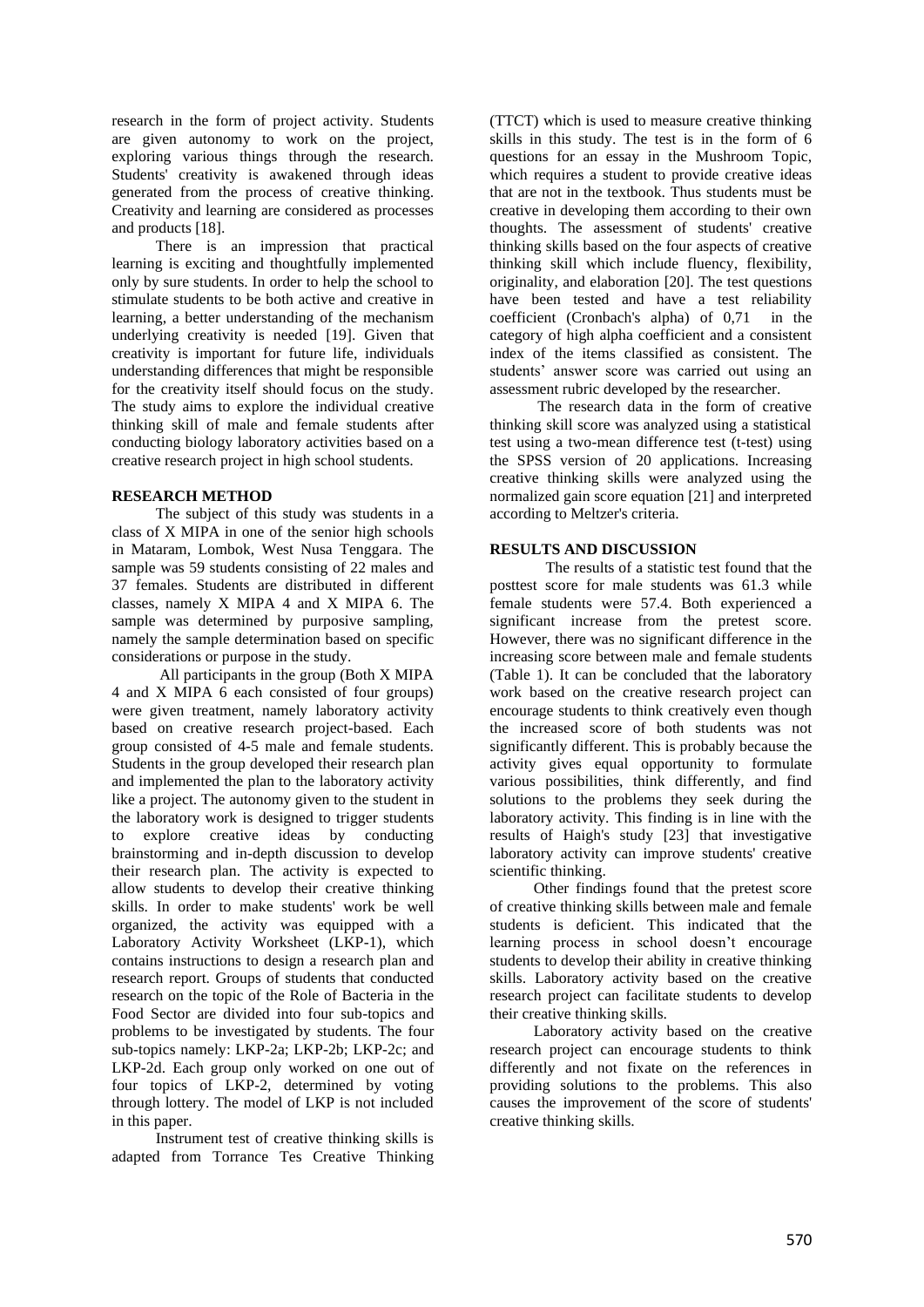| Component                                                                            | Pretest                                                            |                  | Posttest          |                  |  |  |
|--------------------------------------------------------------------------------------|--------------------------------------------------------------------|------------------|-------------------|------------------|--|--|
|                                                                                      | Male                                                               | Female           | Male              | Female           |  |  |
| Number of students (n)                                                               | 22                                                                 | 37               | 22                | 37               |  |  |
| Average score                                                                        | 21.95                                                              | 23.97            | 61.27             | 57.43            |  |  |
| Standard deviation                                                                   | 9.77                                                               | 7.69             | 11.97             | 14.41            |  |  |
| Maximum score                                                                        | 44                                                                 | 42               | 82                | 79               |  |  |
| Minimum score                                                                        | 8                                                                  | 10               | 38                | 25               |  |  |
| Normality score                                                                      | $0.200$ (normal)                                                   | $0.200$ (normal) |                   | $0.071$ (normal) |  |  |
| Homogeneity score                                                                    | $0.279$ (homogen)                                                  |                  | $0.408$ (homogen) |                  |  |  |
| Hypotesis testing (Independent sample t test pretest score significance<br>of $0.05$ | Sig. $(2$ -tailed $) = 0.382$<br>$\alpha > 0.05$<br>$H_0$ accepted |                  |                   |                  |  |  |
| (Independent)<br>testing<br><b>Hypothesis</b><br>significance of 0.05                | Sig. $(2$ -tailed $) = 0,297$<br>$\alpha > 0.05$<br>$H_0$ accepted |                  |                   |                  |  |  |

Tabel 1. Recapitulation of pretest, posttest, and t-test scores of creative thinking skills for different gender

Based on the improvement of the creative thinking skill average score obtained from each male student, the N-gain score was 0.50, and the female students were 0.45, both in the medium category (Figure 1).



Figure 1. N-gain improvement of creative thinking skills in different genders.

Based on the picture above, it can be concluded that the laboratory activity learning based on a creative research project is designed to provide equal opportunity to all students regardless of their gender. Female students can emulate the creative performance of the male students. The study might unravel the mystery of gender differences in creative performance. Several studies

found that females and males tend to differ in creative thinking. Compared to women, men are freer to express their thoughts and creative activities [25]. Women are more likely to focus on the needs of others, and they spontaneously become empathetic [26]. This has led to women becoming more oriented to other people's creativity and less oriented to their own needs, which differs from men's [27].

Personal needs are a motivating factor to improve creativity [28], but the interest in caring for others can increase the demand to act creatively [29]. Great motivation and goal that is peopleoriented substantially improve fluent and original thinking. The study by Kemmelmeier and Walton [29] proved that when students are told that their creativity can benefit other people, female students become highly motivated to take part in creativity when others benefit. On the other hand, male students became highly motivated when they themselves benefited.

There are various explanations about gender differences in the creativity test score. According to Russ [24], emotional involvement affects the associated with society in the process of seeking creative tasks. Compared to female students, male students are freer to express their thoughts and creative activities. Reis [31] observed that many cultural demands interfered with creativity in women. When women grow up brainwashed by cultural values such as modesty and restraint, they tend to be hampered generating new ideas.

Gender differences in creativity have been subjects of extensive study [19]. However, literature doesn't allow any firm conclusion to be drawn. According to a comprehensive review by Baer and Kaufman [32], there is no consistent pattern of gender differences in creativity test scores. Sometimes the evidence supports that male students tend to think creatively[33], but other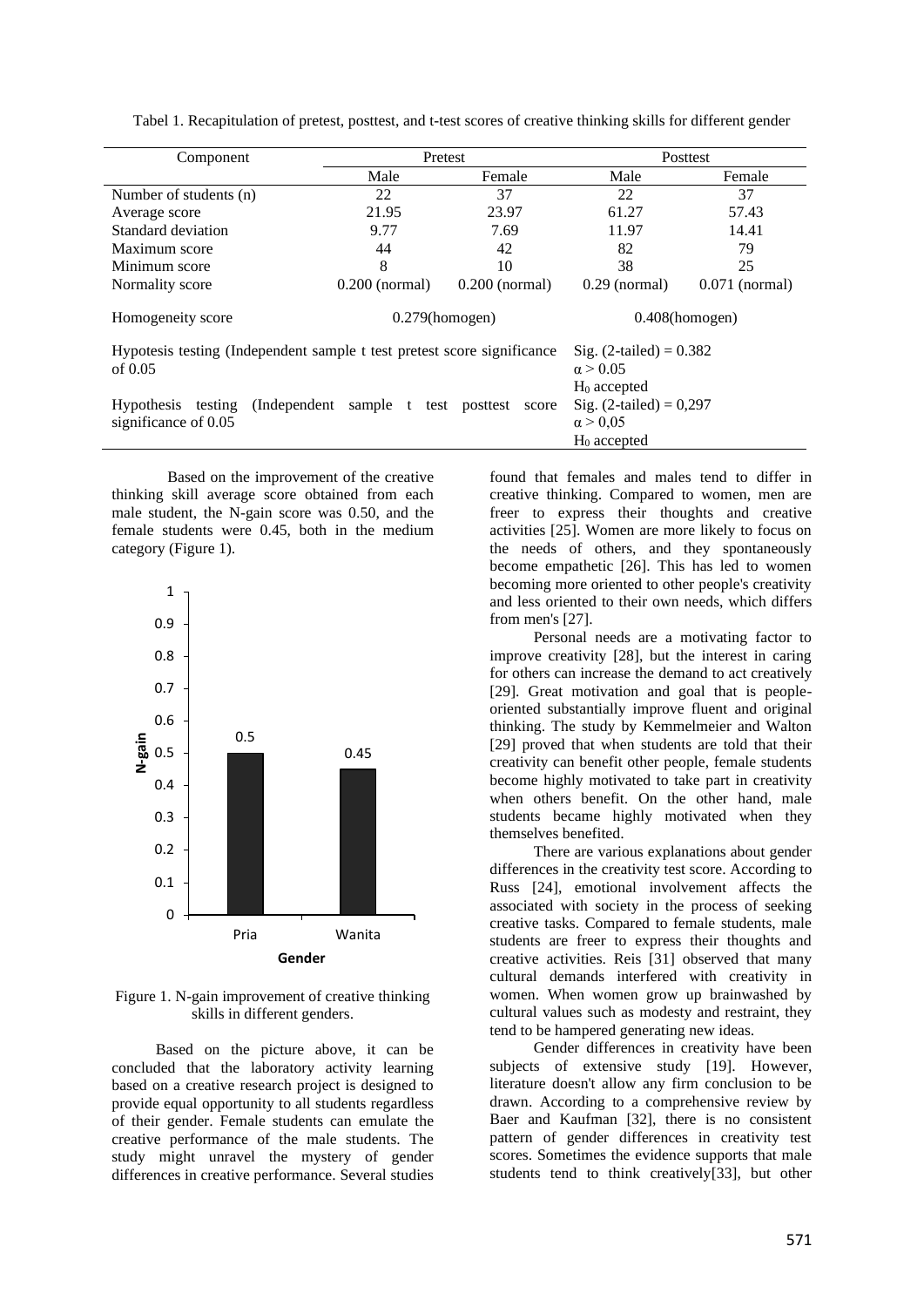findings found female students are more creative [34] and studies often report no gender difference [19]. At least, the study we conducted provides evidence that if given equal opportunity, male and female students have the same creative thinking potential.

Laboratory activity based on the creative research project can improve students' creative thinking skills in all aspects of creative thinking skills (Table 2). However, the increase of creative thinking skills scores is still not uniform for all aspects. The average improvement score was relatively high for fluency and flexibility aspects and was lower for elaboration and original aspects.

Fluency is a measure of the number or number of generated ideas [35]. Students who

show fluency mean that they propose many ideas that might be the answer to a problem. The aspect of fluent thinking is seen as a sufficient condition for the manifestation of creativity [36]. Laboratory activity based on research creative project conditions a learning environment that encourages students' independence, risk taking, and intrinsic motivation. In a conducive environment, students are encouraged to learn to tolerate differences of opinion and encourage students to be confident in differences, convinced that everyone is capable of being creative [37]. This creativity can be stimulated through brainstorming and modeling [38]. This fluency thinking skill is still not optimal, proposed by Scheffer et al. [39] in fact, should not be considered a limiting factor in creativity.

Tabel 2. Average, standard deviation, N-gain, t-score for each skill dimension of high school male and female students creative thinking

| Creative thinking | Male $(N = 22)$ |           |           | Female $(N = 37)$ |           |           | t-score             |
|-------------------|-----------------|-----------|-----------|-------------------|-----------|-----------|---------------------|
| dimension skills  | Average         | Std. Dev. | $N$ -gain | Average           | Std. Dev. | $N$ -gain |                     |
|                   | score           |           |           | score             |           |           |                     |
| Fluency           | 72.41           | 14.67     | 0.60      | 66,08             | 17.40     | 0.49      | 0.280 <sup>ns</sup> |
| Flexibility       | 69,68           | 14,60     | 0.57      | 65,16             | 16,82     | 0.51      | 0.318 <sup>ns</sup> |
| Elaboration       | 55.59           | 12.95     | 0.41      | 56,96             | 2.01      | 0.43      | 0.621 <sup>ns</sup> |
| Originality       | 46,68           | 14,95     | 0.41      | 41.76             | 2,80      | 0.36      | $0.589^{ns}$        |

Description :  $\alpha = 0.05$ ; ns = not significantly different

Flexibility thinking produces different perspectives or dimensions about a problem [16]. Creative thinking flexibility or the ability to change focus may be associated with fluent thinking that generates many responses [40]. According to Hu & Adey [41] creative people can develop many ideas to solve a problem. The more ideas generated to tackle the problem from a different perspective, the more flexible. Creative people offer solutions to problems from a different perspective.

On the other hand, people with a low level of flexibility show a rigid pattern of thinking. According to Akkaş [42], a student's flexibility can move from one approach to another due to the conditions and the use of different intellectual strategies. People who have more flexibility can easily switch from one approach to another.

Elaboration is related to students' thinking processes in which concepts, principles, procedures, and details are added to connect old information to new information that students are learning [43]. Elaboration thinking refers to the ability to clarify and add detail to an idea [44]. The average score of male and female students on the elaboration thinking aspect in this study is still low. Several other studies also show the same finding that elaboration thinking is a barrier to low divergent thinking compared to fluent thinking and flexible thinking [45, 46, 40]. It is suspected that students are still not used to using their creative thinking skills to elaborate on solutions or ill-

structured problems. There must be an exciting interaction between critical and creative thinking [47].

Original thinking refers to the production of new ideas without any specific stipulation of whether these ideas will be helpful or not since the usefulness of ideas is not always immediately apparent. However, the originality of creative thinking of male and female students in this study was low. The achieved original thinking skills describe the level of students' ability to produce thoughts or actions that are considered unique, namely thoughts or actions that only a few people think about. According to Hu & Adey [41], the fewer students who think about the ideas they generate, the more original the ideas will be. Previous research by Alghafri & Ismail [48] also indicated that applying thinking skill strategy in science learning resulted in lower originality. One possible interpretation of this result is that students still lack the experience to think about unique, different, and come out as students' new thoughts. Students express creative thinking based solely on their current experiences. According to Runco et al.[49] students have not been able to think following the associative path and only imagine their ideas from their long-term memory. Students do not use their imaginative thinking but rely more on rote ideas and shallow experiences, reducing original ideas.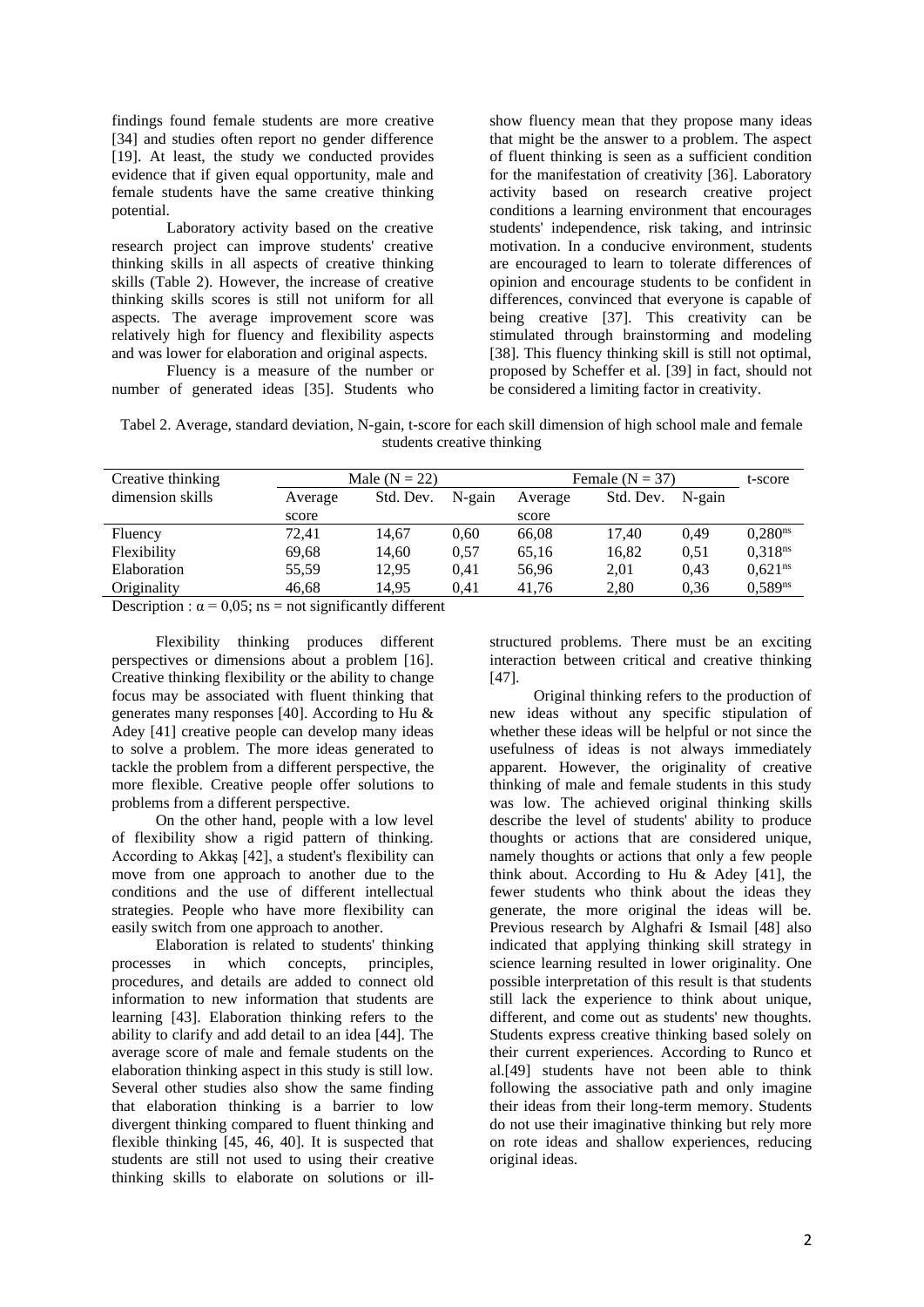It is suspected that learning and giving tasks carried out in the class are more focused on the demand of learning realistically. Real problems or tasks may naturally lead to realistic ideas such as answers to tasks that are considered correct, feasible, and widely accepted. If so, then it will be far from directing the association of imaginative solutions and ideas. Such constraints can easily hinder divergent thinking that contributes to original thinking [46].

#### **CONCLUSION**

Based on the findings and discussions, it can be concluded that practical learning based on creative research projects does not cause differences in the creative thinking skills of male and female students. Male and female students showed equal creative thinking skills. Equal opportunity to behave when conducting project research minimizes the phenomenon of greater male or female variability.

#### **REFERENCES**

- [1] Wolfe, D., & Bramwell, A. (2016). Innovation, creativity and governance 8 years on: Social dynamics of economic performance in cityregions. *Innovation.* 18(4): 462-467.
- [2] Runco, M. A. (2012) *Creative and Imaginative Thinking*. 2 ed, *Encyclopedia of Human Behavior: Second Edition*. 2 ed. Elsevier Inc.
- [3] Lamb, S., Doecke, E. dan Maire, Q. (2017) *Key Skills for the 21st Century: An evidencebased review*, *NSW Government*. State of New South Wales.
- [4] Rodríguez, G. *et al.* (2019) "Developing creative and research skills through an open and interprofessional inquiry-based learning course," *BMC Medical Education*. BMC Medical Education, 19(1):1–13.<br>Robinson, J. K. (2013) "Project-based
- $[5]$  Robinson, J. K.  $(2013)$ learning : improving student engagement and performance in the laboratory," 7–13.
- [6] Giroux, H. A. dan Schmidt, M. L.E (2004) "Closing the achievement gap: a metaphor for children left behind," *Journal of Educational Change*, 5: 213–228.
- [7] Florida, R., Mellander, C. dan King, K. (2015) "The Global Creativity Index 2015," *Martin Prosperity Institute*, hal. 68.
- [8] Widodo, A., Waldrip, B. dan Herawati, D. (2016) "Students argumentation in science lessons: A story of two research projects," *Jurnal Pendidikan IPA Indonesia*, 5(2):199– 208.
- [9] Marwiyah, S., Kamid, K. dan Risnita, R. (2015) "Pengembangan Instrumen Penilaian Keterampilan Berpikir Kreatif Pada Mata Pelajaran IPA Terpadu Materi Atom, Ion, Dan Molekul SMP Islam Al Falah," *Edu-Sains: Jurnal Pendidikan Matematika dan Ilmu*

*Pengetahuan Alam*, 4(1): 26–31.

- [10] Gupta, S. (2015) "Development of Creativity : Interplay of Biological, Psychological and Social Factors," *International Journal of Research in Education and Science*, 3(12); 195–202.
- [11]Lee Chuo Hiong dan Kamisah Osman (2013) "A conceptual framework for the integration of 21st century skills in biology education," *Research Journal of Applied Sciences, Engineering and Technology*, 6(16): 2976– 2983.
- [12]Chelang, C. (2014) "Effects of practical investigation on scientific creativity amongst secondary schools biology students in Kericho district , Kenya .," *Journal of Education and Practice*, 5(8): 43–51.
- [13]Tran, L. T. B., Ho, N. T. dan Hurle, R. J. (2016) "Teaching for Creativity Development: Lessons Learned from a Preliminary Study of Vietnamese and International Upper (High) Secondary School Teachers' Perceptions and Lesson Plans," *Creative Education*, 07(7): 1024–1043.
- [14]Daskolia, M., Dimos, A. dan Kampylis, P. G. (2012) "Secondary teachers' conceptions of creative thinking within the context of environmental education," *International Journal of Environmental and Science Education*, 7(2): 269–290.
- [15] Moeed, A. (2013) "Science investigation that best supports student learning: Teachers understanding of science investigation," *International Journal of Environmental and Science Education*, 8(4): 537–559.
- [16]Karademir, E. (2016) "Investigation the Scientific Creativity of Gifted Students Through Project-Based Activities," *International Journal of Research in Education and Science*, 2(2): 416–427.
- [17]Sukarso, A., A. Widodo, D. Rochintaniawati dan W. Purwianingsih*.* (2019) "The potential of students' creative disposition as a perspective to develop creative teaching and learning for senior high school biological science," *Journal of Physics: Conference Series*, 1157(2). doi: 10.1088/1742- 6596/1157/2/022092.
- [18] Beghetto, R. A. (2016). Creative learning: A fresh look. *Journal of Cognitive Education and Psychology*. 15: 6–23.
- [19]Kaufman, J. C., Baer, J., & Gentile, C. A. (2004). Differences in gender and ethnicity as measured by ratings of three writing tasks. *Journal of Creative Behavior*. 39: 56–69.
- [20]Torrance, E. P. (1977). *Creativity in the Classroom.* Washington: National Education Association.
- [21]Hake, R. R. (1998). Interactive-engagement versus traditional methods: A six-thousand-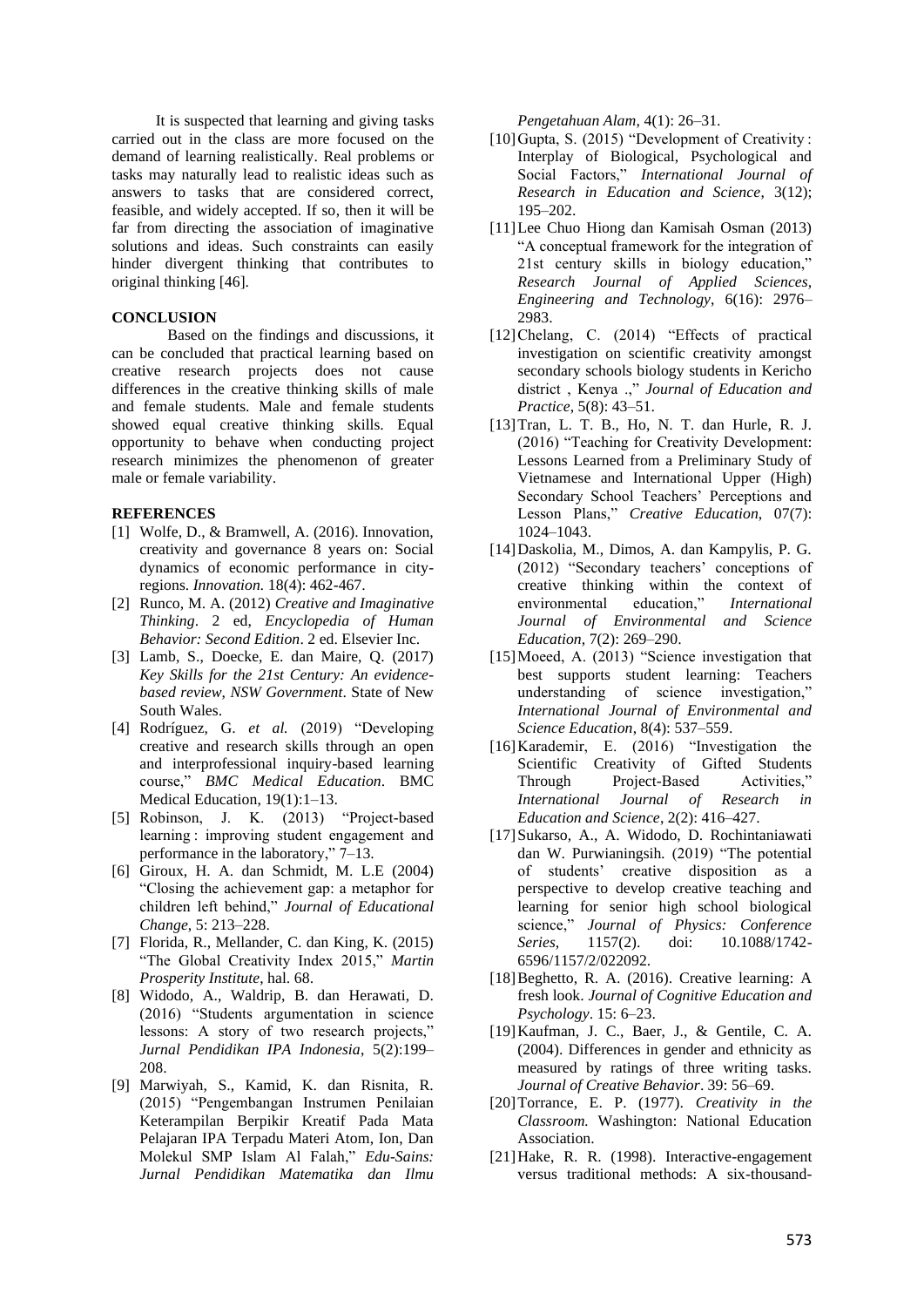student survey of mechanics test data for introductory physics courses. *American Journal of Physics*, *66*(1), 64–74.

- [22]Meltzer, D. E. (2002). The relationship between mathematics preparation and conceptual learning gains in physics: A possible "hidden variable" in diagnostic pretest scores. *American Journal of Physics*, *70*(12), 1259–1268.
- [23]Haigh, Mavis. 2007. Can Investigative Practical Work in High School Biology Foster Creativity? *Res Sci Educ*. 37: 123–140.
- [24]Russ, S. (2002). Primary process thinking and creativity. In R. F. Bornstein & J. M. Masling (Eds.), *The psychodynamics of gender and gender role*. Washington, DC: American Psychological Association.
- [25] Cross, S., & Madson, L. (1997). Models of the self: Self-construals and gender. *Psychological Bulletin*. 122: 5–37.
- [26]Klein, K. J. K.; Hodges, S. D. (2001). *Gender Differences, Motivation, and Empathic Accuracy: When it Pays to Understand. Personality and Social Psychology Bulletin, 27(6), 720– 730.* doi:10.1177/0146167201276007
- [27]Lippa, R. A. (2010). Gender differences in personality and interests: When, where, andwhy? *Social and Personality Psychology Compass*. 4: 1098–1110.
- [28] Eisenberger, R., & Rhoades, L. (2001). Incremental effects of reward on creativity. *Journal of Personality and Social Psychology.* 81: 728–741.
- [29]Kemmelmeier, M. dan Walton, A. P. (2016) "Creativity in Men and Women: Threat, Other-Interest, and Self-Assessment," *Creativity Research Journal*, 28(1): 78–88.
- [30]De Dreu, C. K. W., Nijstad, B. A., Bechtold, M. N., & Baas, M. (2011). Group creativity and innovation: A motivated information processing perspective. *Psychology of Aesthetics, Creativity and the Arts.* 5: 81– 89.
- [31]Reis, S. M. (1999). Women and creativity. In M. Runco & S. Pritzker (Eds.), *Encyclopedia of creativity*. 2: 699–708. San Diego, CA: Academic Press.
- [32]Baer, J., & Kaufman, J. C. (2008). Gender differences in creativity. *Journal of Creative Behavior.* 42: 75–105.
- [33] Tegano, D. W., & Moran, J. D. (1989). Sex differences in the original thinking of preschool and elementary school children. *Creativity Research Journal*. 2:102–110.
- [34]Kim, J., & Michael, W. B. (1995). The relationship of creativity mea- sures to school achievement and to preferred learning and thinking style in a sample of Korean high school students. *Educational and Psychological Measurement*. 55: 60–74.
- [35]Onarheim, B. dan Friis-Olivarius, M. (2013) "Applying the neuroscience of creativity to creativity training," *Frontiers in Human Neuroscience*, 7(10): 1–10.
- [36]Meyer, A. A. dan Lederman, N. G. (2013) "Inventing Creativity: An Exploration of the Pedagogy of Ingenuity in Science Classrooms," *School Science and Mathematics*, 113(8): 400–409.
- [37]Reisman, F. K. (2014) *Creativity : Process , Product , Personality , Environment & Technology*, *Knowledge, Innovation and Enterprose Conference*.
- [38]Martin, L. dan Wilson, N. (2017) "Defining Creativity with Discovery," *Creativity Research Journal*. Routledge, 29(4): 417–425.
- [39]Scheffer, M., Baas, M. dan Bjordam, T. K. (2017) "Teaching originality? Common habits behind creative production in science and arts," 22(2):
- [40]Ferrándiz, C. *et al.* (2017) "Divergent thinking and its dimensions: What we talk about and what we evaluate?," *Anales de Psicologia*, 33(1): 40–47.
- [41]Hu, W. dan Adey, P. (2002) "A scientific creativity test for secondary school students," *International Journal of Science Education*, 24(4): 389–403.
- [42]Akkaş, E. (2013) "The Effect of Orientation and Assistance Training in Science and Art Centers on Creativity in Gifted Ones," *Journal of Gifted Education Researches*, 1(12): 108– 116.
- [43]Elsayed, A. M. (2015) "Effectiveness of Using Elaboration Theory in Teaching Mathematics to Develop Academic Achievement and Critical Thinking For Primary Students in Oman," *International Journal of Humanities and Cultural Studies*, 2(3), hal. 851–865.
- [44]Lemons, G. (2011) *Diverse perspectives of creativity testing: Controversial issues when used for inclusion into gifted programs*, *Journal for the Education of the Gifted*. doi: 10.1177/0162353211417221.
- [45]Prieto, M. D. *et al.* (2006) "Creative abilities in early childhood," *Journal of Early Childhood Research*, 4(3): 277–290.
- [46]Runco, M. A. dan Acar, S. (2012) "Divergent Thinking as an Indicator of Creative Potential," *Creativity Research Journal*, 24(1): 66–75.
- [47]Glassner, A. dan Schwarz, B. B. (2007) "What stands and develops between creative and critical thinking?. Argumentation?," *Thinking Skills and Creativity*, 2(1): 10–18.
- [48]Alghafri, A. S. R. dan Ismail, H. N. Bin (2014) "The Effects of Integrating Creative and Critical Thinking on Schools Students' Thinking," *International Journal of Social Science and Humanity*, 4(6): 518–525.